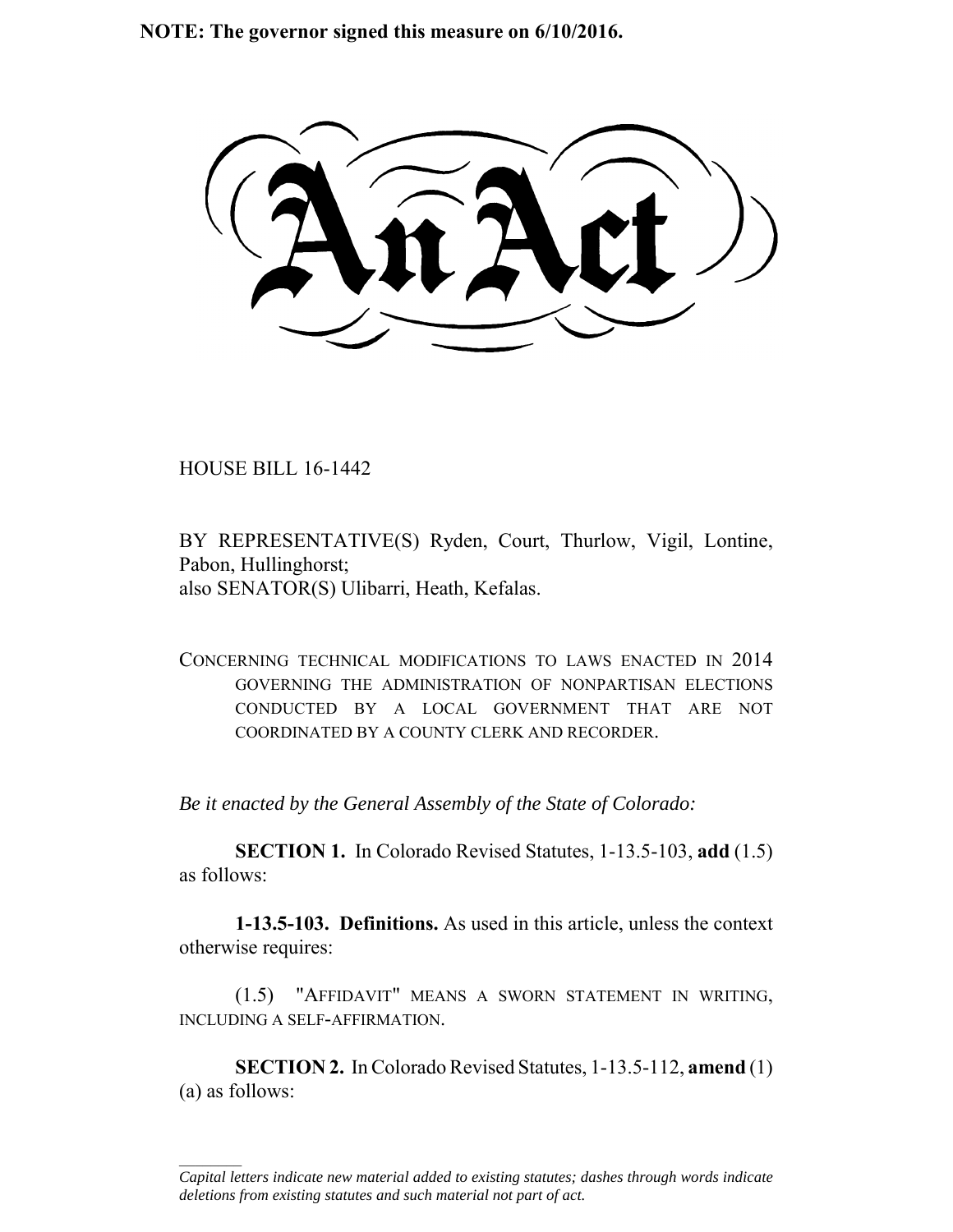**1-13.5-112. Commencement of terms - nonpartisan officers.** (1) Unless otherwise provided by law, the regular term of office of a nonpartisan officer elected at a regular election commences the earlier of the following:

(a) No later than thirty days following the survey of returns AFTER THE DATE THAT THE ELECTION RESULTS ARE CERTIFIED PURSUANT TO SECTION 1-13.5-1305 and upon the signing of an oath and posting of a bond, where required; or

**SECTION 3.** In Colorado Revised Statutes, 1-13.5-303, **amend** (5) as follows:

**1-13.5-303. Candidates for special district or business improvement district director - self-nomination and acceptance form.** (5) The self-nomination and acceptance form or letter must be verified and processed substantially as provided in section 1-4-908, a protest on such a form or letter shall MUST be determined substantially as provided in sections 1-4-909 and 1-4-911, and cure of such a form or letter shall MUST be allowed substantially as provided for in section 1-4-912; EXCEPT THAT AN AMENDED SELF-NOMINATION AND ACCEPTANCE FORM OR LETTER MAY BE ACCEPTED BY THE DESIGNATED ELECTION OFFICIAL UNTIL THE NORMAL CLOSE OF BUSINESS ON THE SIXTY-SEVENTH DAY BEFORE AN ELECTION.

**SECTION 4.** In Colorado Revised Statutes, 1-13.5-401, **amend** (1) as follows:

**1-13.5-401. Appointment of election judges.** (1) (a) Except as provided in subsection (2) of this section, at least fifteen days before each local government election, the governing body shall appoint the election judges.

(b) Each election judge must be registered to vote in Colorado and at least eighteen years of age. Election judges shall MUST be appointed pursuant to this article without regard to party affiliation. NEITHER A CURRENT CANDIDATE FOR DIRECTOR NOR ANY IMMEDIATE FAMILY MEMBER, TO THE SECOND DEGREE, OF SUCH CANDIDATE IS ELIGIBLE TO SERVE AS AN ELECTION JUDGE.

(c) The designated election official shall make and file in his or her

PAGE 2-HOUSE BILL 16-1442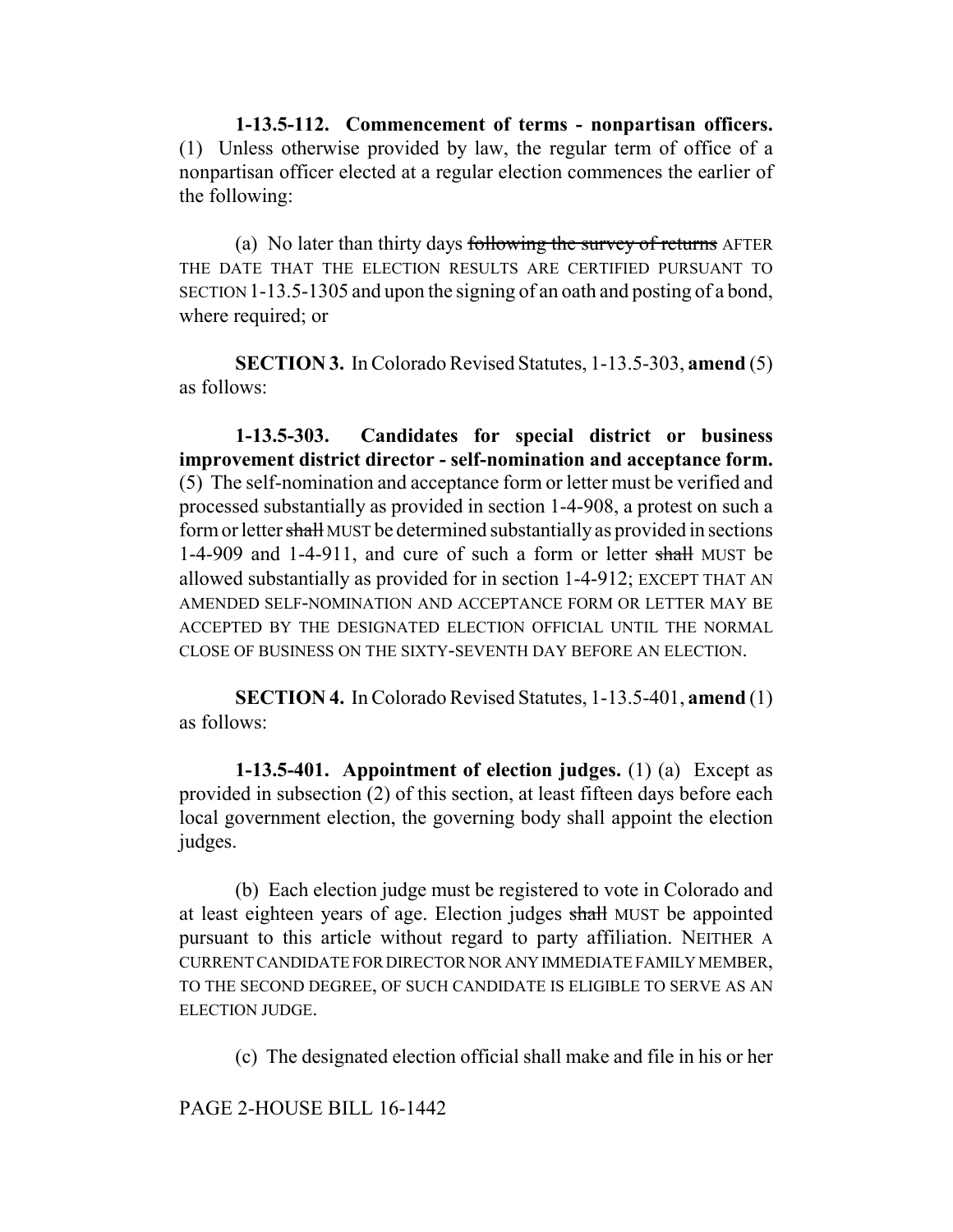office a list of all individuals so appointed, giving their names and addresses. The list is a public record and is subject to inspection and examination during office hours by any elector of the local government with the right to make copies thereof.

**SECTION 5.** In Colorado Revised Statutes, 1-13.5-510, **amend** (1) as follows:

**1-13.5-510. Court-ordered elections.** (1) When an election is ordered by the court for a special district, the court shall authorize the designated election official to give notice, AND TAKE SUCH OTHER ACTIONS, as provided in the order.

**SECTION 6.** In Colorado Revised Statutes, **amend** 1-13.5-511 as follows:

**1-13.5-511. Certification of ballot.** (1) No later than sixty days before any election, the designated election official of each local government that intends to conduct an election shall certify the order of the ballot and ballot content. The order of the ballot and ballot content must include the name and office of each candidate for whom a petition or self-nomination form or letter has been filed with the designated election official and any ballot issues or ballot questions to be submitted to the eligible electors.

(2) AFTER A DESIGNATED ELECTION OFFICIAL HAS CERTIFIED THE ORDER OF THE BALLOT AND BALLOT CONTENT IN ACCORDANCE WITH SUBSECTION (1) OF THIS SECTION, THE DESIGNATED ELECTION OFFICIAL MAY RECERTIFY THE BALLOT IF:

(a) A CANDIDATE WITHDRAWS FROM A RACE, AND THE WITHDRAWAL WOULD NOT CHANGE THE ORDER THAT THE CANDIDATE NAMES APPEAR ON THE BALLOT AS PREVIOUSLY DETERMINED BY THE LOT DRAWING; OR

(b) THERE ARE TECHNICAL REVISIONS TO A BALLOT ISSUE OR BALLOT QUESTION PRIOR TO THE BALLOTS BEING PRINTED.

**SECTION 7.** In Colorado Revised Statutes, 1-13.5-602, **amend** (1) (a) (I) as follows: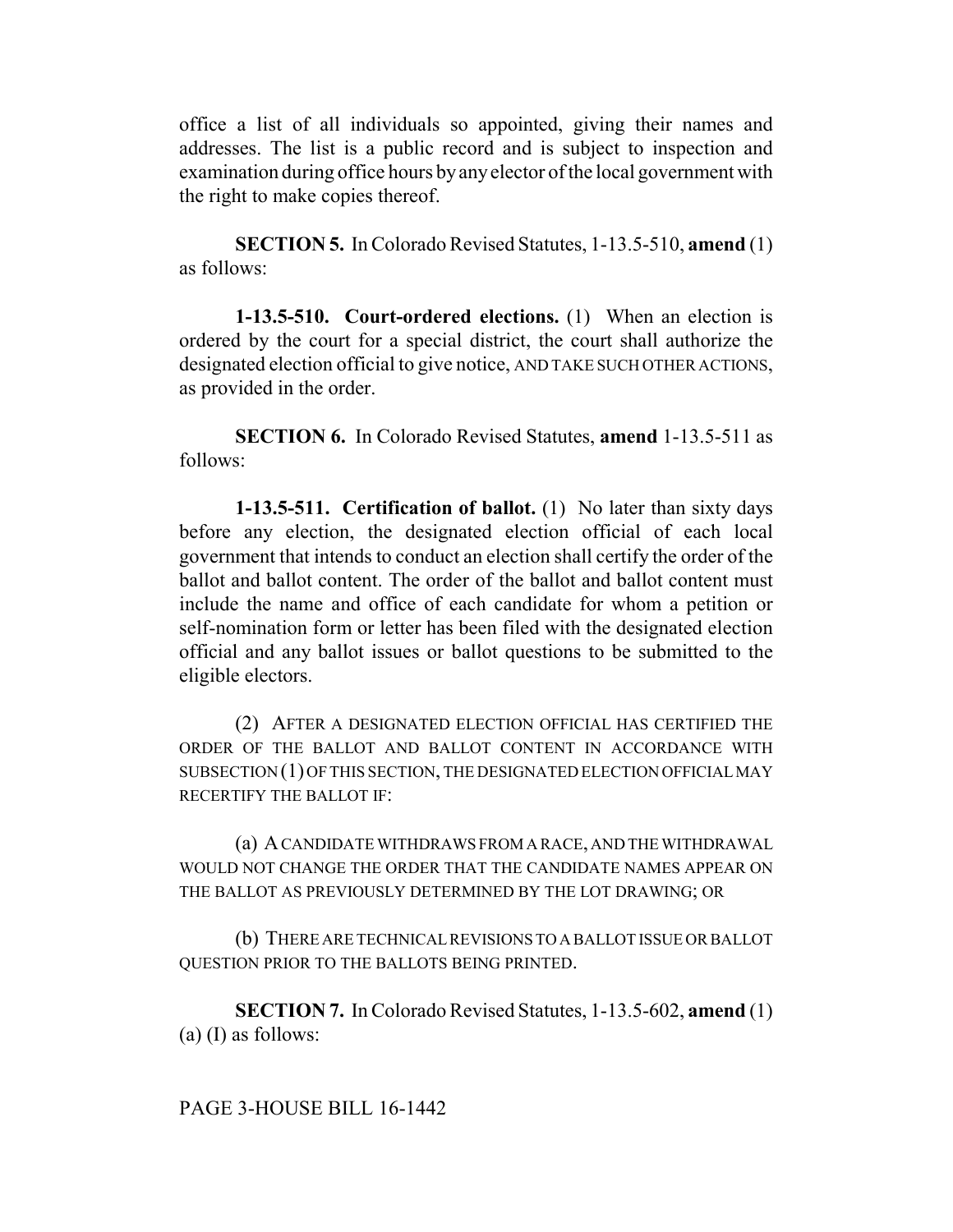**1-13.5-602. Watchers - definition.** (1) (a) (I) Each candidate for office, or interested party in case of a ballot issue or ballot question, at a local government election is entitled to appoint an eligible elector to act on his or her behalf in every polling place in which he or she is a candidate or in which the issue or question is on the ballot; EXCEPT THAT NEITHER A CURRENT CANDIDATE FOR DIRECTOR NOR ANY IMMEDIATE FAMILY MEMBER, TO THE SECOND DEGREE, OF SUCH CANDIDATE IS ELIGIBLE TO SERVE AS A WATCHER FOR THAT CANDIDATE.

**SECTION 8.** In Colorado Revised Statutes, 1-13.5-902, **amend** (8) as follows:

**1-13.5-902. Ballots and sample ballots - delivery - format.** (8) (a) The extreme top part of each ballot must be divided by two perforated or dotted lines into two spaces, each of which must be not less than one inch in width, the top portion being known as the stub and the next portion as the duplicate stub. Upon each of said stubs nothing is to be printed except the number of the ballot, and the same number must be printed on both stubs. Stubs and duplicate stubs of ballots must both be numbered consecutively. There must be printed on the stub of an absentee ballot "Absentee Ballot Number [...]", and such stubs must be numbered consecutively beginning with number one. All ballots must be uniform and of sufficient length and width to allow for the names of candidates and the proposed questions to be printed in clear, plain type with a space of at least one-half inch between the different columns on said ballot. On each ballot must be printed the endorsement "official ballot for . . .", and after the word "for" must follow the designation of the local government for which the ballot is prepared, the date of the election, and a facsimile of the signature of the designated election official. The ballot shall NOT contain no ANY caption or other endorsement or number. Each designated election official shall use precisely the same quality and tint of paper, the same kind of type, and the same quality and tint of plain black ink for all ballots furnished by the designated election official at one election.

(b) A DUPLICATE STUB IS NOT REQUIRED FOR A BALLOT THAT IS PREPARED FOR AN INDEPENDENT MAIL BALLOT ELECTION PURSUANT TO PART 11 OF THIS ARTICLE.

**SECTION 9.** In Colorado Revised Statutes, 1-13.5-1002, **amend**  $(1)$  (b) and  $(2)$  (b) as follows:

## PAGE 4-HOUSE BILL 16-1442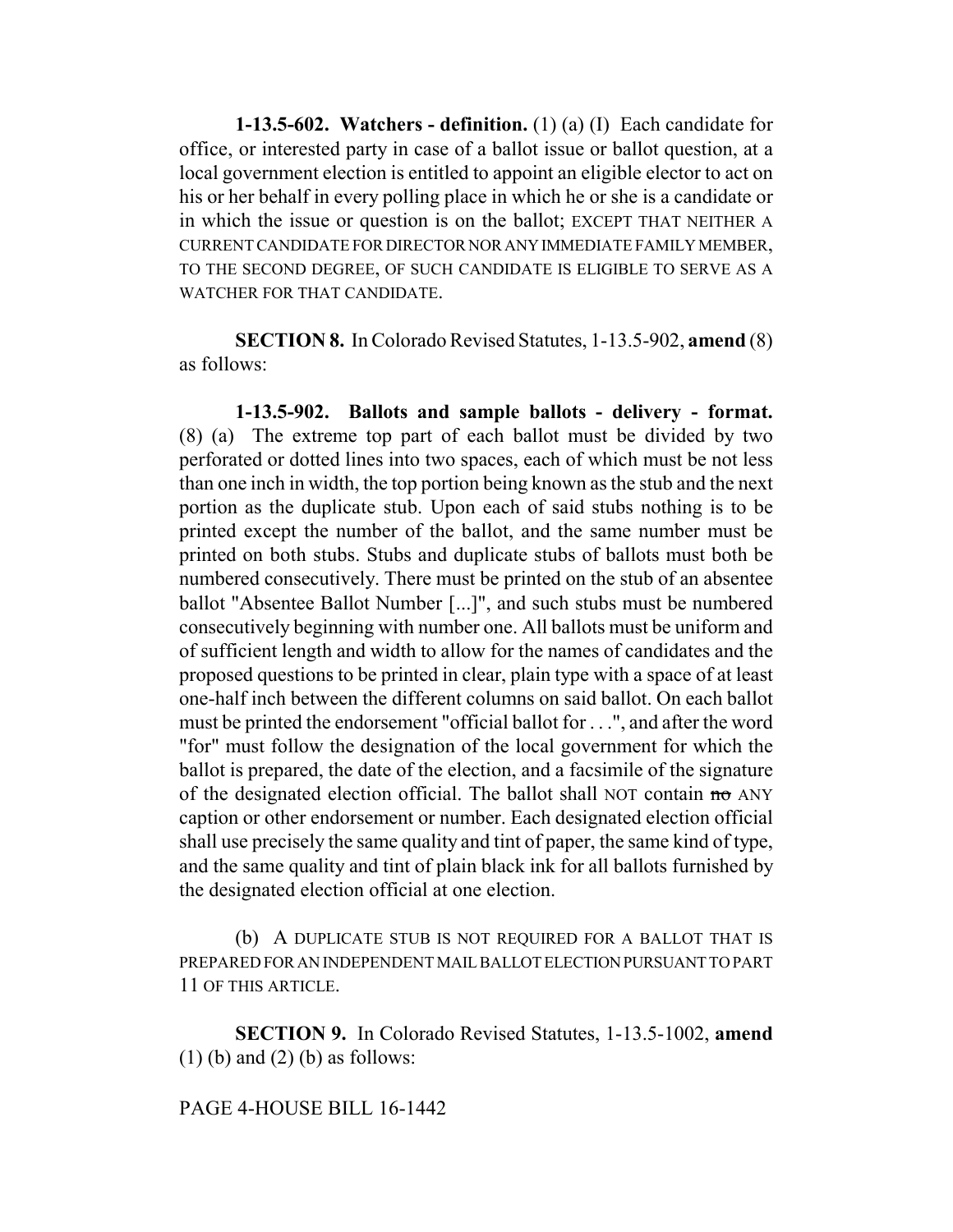**1-13.5-1002. Application for absentee voter's ballot - delivery list.** (1) (b) The application must be filed with the designated election official not later than the close of business on the Friday TUESDAY immediately preceding the next local government election in which the absentee voter wishes to vote by absentee voter's ballot.

(2) (b) If the person is found to be so entitled, the designated election official shall deliver, as soon as practicable but not more than seventy-two hours after the blank ballots have been received, an official absentee voter's ballot, an identification return envelope with the affidavit or the envelope properly filled in as to address of residence as shown by the records of the county clerk and recorder, and an instruction card. THE IDENTIFICATION RETURN ENVELOPE MUST STATE "DO NOT FORWARD. ADDRESS CORRECTION REQUESTED." OR ANY OTHER SIMILAR STATEMENT THAT IS IN ACCORDANCE WITH UNITED STATES POSTAL SERVICE REGULATIONS. The delivery must be made to the applicant either personally in the designated election official's office or by mail to the mailing address given in the application an official absentee voter's ballot.

**SECTION 10.** In Colorado Revised Statutes, 1-13.5-1003, **add** (3) as follows:

**1-13.5-1003. Application for permanent absentee voter status.** (3) IF THERE IS NO DESIGNATED ELECTION OFFICIAL PRESENTLY APPOINTED IN THE LOCAL GOVERNMENT, THE SECRETARY OF THE LOCAL GOVERNMENT SHALL PROCESS THE APPLICATION FOR PERMANENT ABSENTEE STATUS IN ACCORDANCE WITH SUBSECTIONS (1) AND (2) OF THIS SECTION.

**SECTION 11.** In Colorado Revised Statutes, 1-13.5-1102, **amend** (1) as follows:

**1-13.5-1102. Definitions.** As used in this part 11, unless the context otherwise requires:

(1) "Independent mail ballot election" means a mail ballot election that the governing body of a political subdivision, other than a school district, LOCAL GOVERNMENT determines shall WILL not be coordinated by the county clerk and recorder.

**SECTION 12.** In Colorado Revised Statutes, 1-13.5-1103, **amend**

PAGE 5-HOUSE BILL 16-1442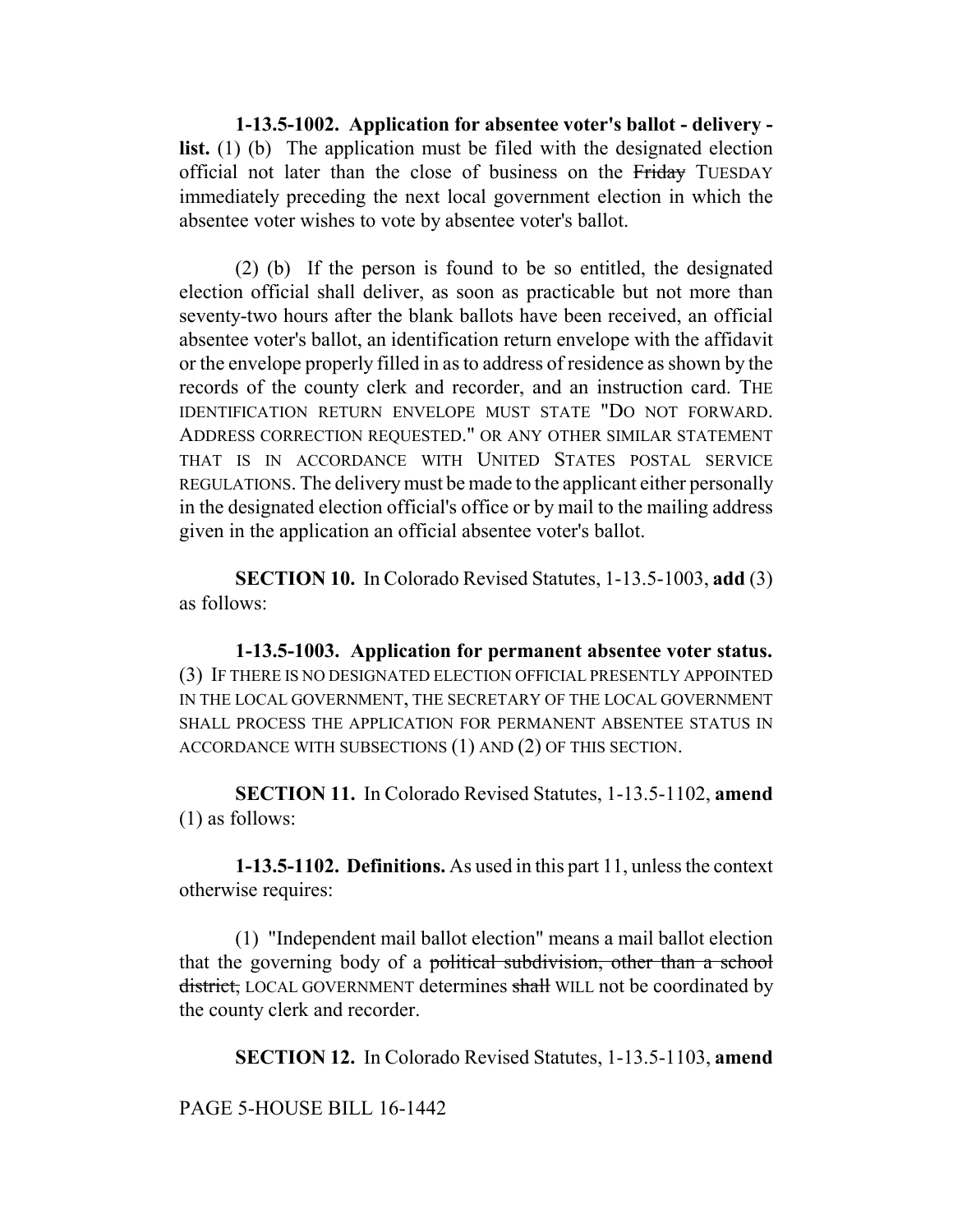(4) as follows:

**1-13.5-1103. Independent mail ballot elections - optional cooperation with county clerk and recorder permitted - exception.** (4) Notwithstanding any provision of this article to the contrary, the designated election official of a local government shall mail a ballot to every eligible elector of the local government WHO RESIDES WITHIN THE BOUNDARIES OF THE LOCAL GOVERNMENT AND who is a covered voter, as that term is defined in section 1-8.3-102, for any election conducted under this article.

**SECTION 13.** In Colorado Revised Statutes, 1-13.5-1105, **repeal**  $(4)$  (c) (III) as follows:

**1-13.5-1105. Procedures for conducting independent mail ballot election.** (4) (c) (III) The return envelope is required to have a flap covering the signature.

**SECTION 14.** In Colorado Revised Statutes, 1-13.5-1106, **amend** (1) as follows:

**1-13.5-1106. Delivery of misdelivered ballots.** (1) If an elector delivers a ballot, mail ballot, or absentee voter's ballot to the designated election official, polling place, OR election judge of another local government, or to the county clerk and recorder, the recipient may accept the ballot and, if accepted, must arrange for its delivery to the proper person by 7 p.m. on election day. The reasonable cost of such delivery must be paid by the local government conducting the election in which the voter intended to cast the ballot.

**SECTION 15.** In Colorado Revised Statutes, **amend** 1-13.5-1305 as follows:

**1-13.5-1305. Statement - certificates of election.** (1) No later than the fourteenth day following the election, the canvass board shall make statements from the official abstract of votes that show the names of the candidates, any ballot issue or ballot question, and the number of votes given to each. The canvass board shall certify the statement to be correct and subscribe their names thereto. The canvass board shall then determine which persons have been duly elected by the highest number of votes and

PAGE 6-HOUSE BILL 16-1442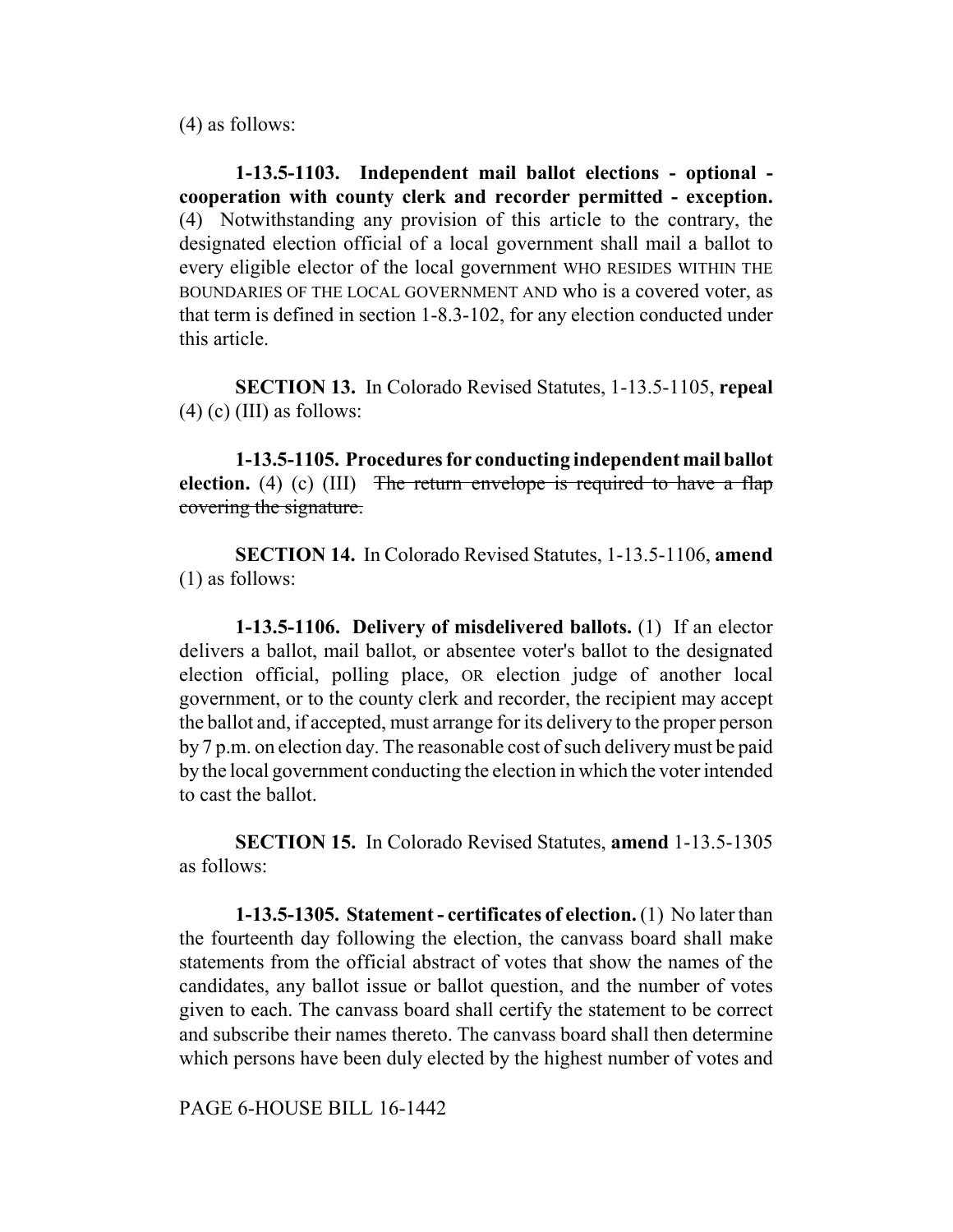shall endorse and subscribe on such statements a certificate of their determination. THE DESIGNATED ELECTION OFFICIAL SHALL ALSO FILE A COPY OF THE CERTIFICATE WITH THE DIVISION OF LOCAL GOVERNMENT IN THE DEPARTMENT OF LOCAL AFFAIRS.

(2) The designated election official shall make and transmit to each of the persons thereby declared to be elected a certificate of the person's election. The designated election official shall also file a copy in the office of the division of local government in the department of local affairs.

**SECTION 16.** In Colorado Revised Statutes, **amend** 1-13.5-1403 as follows:

**1-13.5-1403. Filing statement - contents.** The contestor shall file in the office of the clerk of the district court, within ten days after the expiration of the period within which a recount may be requested pursuant to section 1-13.5-1306, or within ten days after the conclusion of a recount conducted pursuant to section 1-13.5-1306, whichever is later, a written statement of the contestor's intention to contest the election and setting forth the name of the contestor, that the contestor is an eligible elector of the local government, the name of the contestee, the office contested, the time of election, and the particular causes of the contest. The statement must be verified by the affidavit of the contestor or any eligible elector of the local government that the causes set forth in the statement are true to the best of the affiant's knowledge and belief.

**SECTION 17.** In Colorado Revised Statutes, 1-13.5-1404, **amend** (3) as follows:

**1-13.5-1404. Summons - answer.** (3) If the reception of illegal votes or the rejection of legal votes is alleged as the cause of the contest, a list of the number of persons who so voted or offered to vote must be set forth in the statement of the contestor and must be likewise set forth in the answer of the contestee if any such cause is alleged in his or her answer by way of counterstatement.

**SECTION 18.** In Colorado Revised Statutes, 32-1-906, **amend** (1) (a); and **add** (1) (b.5) as follows:

**32-1-906. Directors subject to recall - applicability of laws.**

PAGE 7-HOUSE BILL 16-1442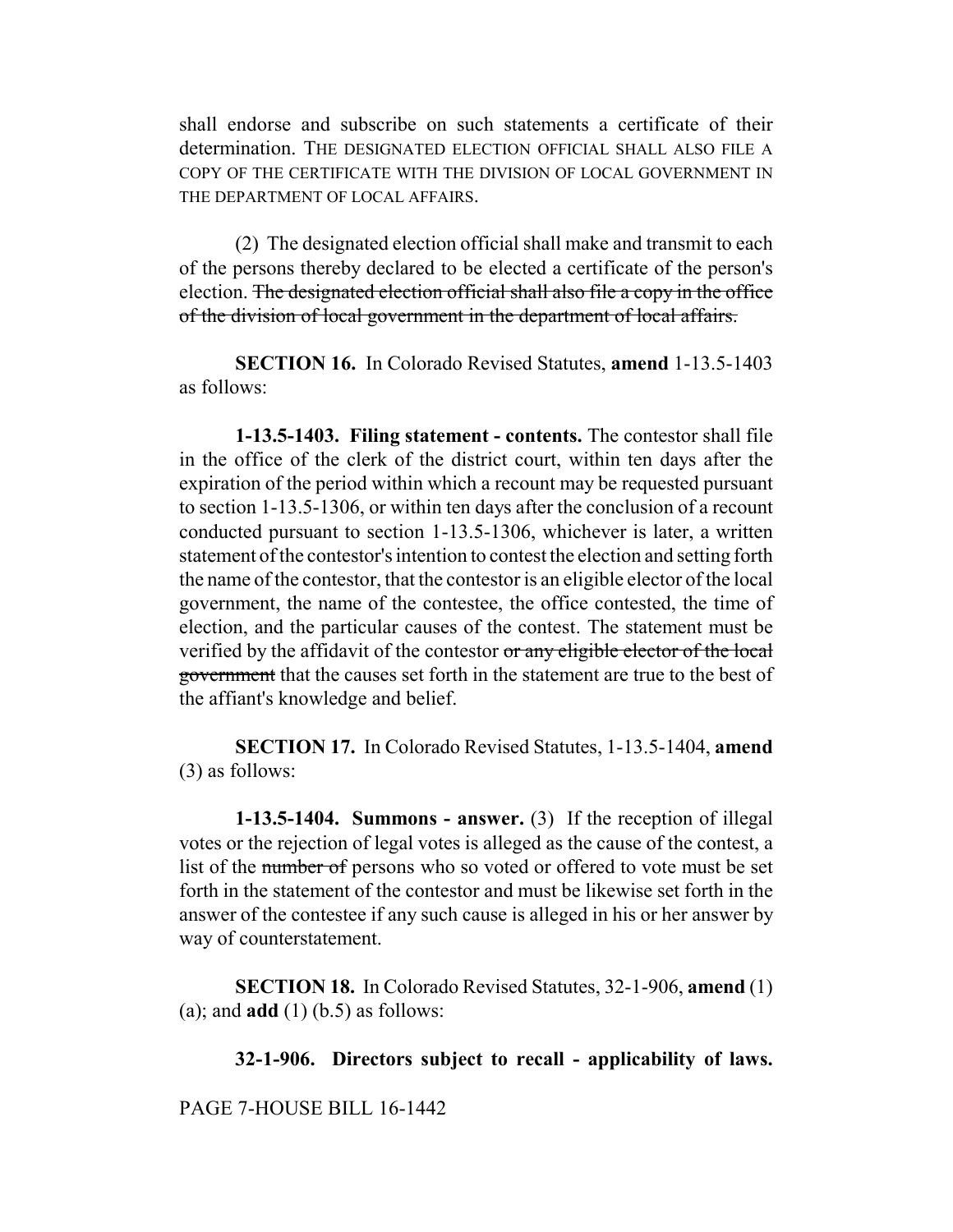(1) (a) Any director elected to the board of any special district who has actually held office for at least six months may be recalled from office by the eligible electors of the special district. A petition signed by the lesser of three hundred eligible electors or forty percent of the eligible electors demanding the recall of any director named in the petition shall be filed in the court. Any recall shall be governed by the procedures set forth in part 5 of article 4 of title 31, C.R.S.

(b.5) THE RECALL OF A SPECIAL DISTRICT DIRECTOR IS GOVERNED BY THE PROCEDURES SET FORTH IN PART 5 OF ARTICLE 4 OF TITLE 31, C.R.S.; EXCEPT THAT:

(I) THE TERM "REGISTERED ELECTOR" MUST BE REPLACED BY "ELIGIBLE ELECTOR"; "MUNICIPALITY" MUST BE REPLACED BY "LOCAL GOVERNMENT"; AND "MUNICIPAL CLERK" OR "CLERK" MUST BE REPLACED BY "DESIGNATED ELECTION OFFICIAL, OR IF NONE IS DESIGNATED, THEN THE SECRETARY OF THE LOCAL GOVERNMENT";

(II) THE SECOND PARAGRAPH OF THE WARNING CONTAINED IN SECTION 31-4-502 (1) (a) (II), C.R.S., SHALL NOT BE USED FOR A LOCAL GOVERNMENT RECALL ELECTION;

(III) THE NUMBER OF SIGNATURES REQUIRED BY SECTION 31-4-502 (1) (d), C.R.S., APPLIES TO A LOCAL GOVERNMENT RECALL ELECTION ONLY IF A DIFFERENT NUMBER IS NOT SPECIFIED BY THIS ARTICLE OR BY TITLE 1, C.R.S.; AND

(IV) THE WORDS "WHO RESIDES WITHIN THE MUNICIPALITY" IN 31-4-503 (3) (b), C.R.S., DO NOT APPLY.

**SECTION 19. Applicability.** This act applies to elections conducted on or after the effective date of this act.

**SECTION 20. Act subject to petition - effective date.** This act takes effect at 12:01 a.m. on the day following the expiration of the ninety-day period after final adjournment of the general assembly (August 10, 2016, if adjournment sine die is on May 11, 2016); except that, if a referendum petition is filed pursuant to section 1 (3) of article V of the state constitution against this act or an item, section, or part of this act within such period, then the act, item, section, or part will not take effect unless

PAGE 8-HOUSE BILL 16-1442